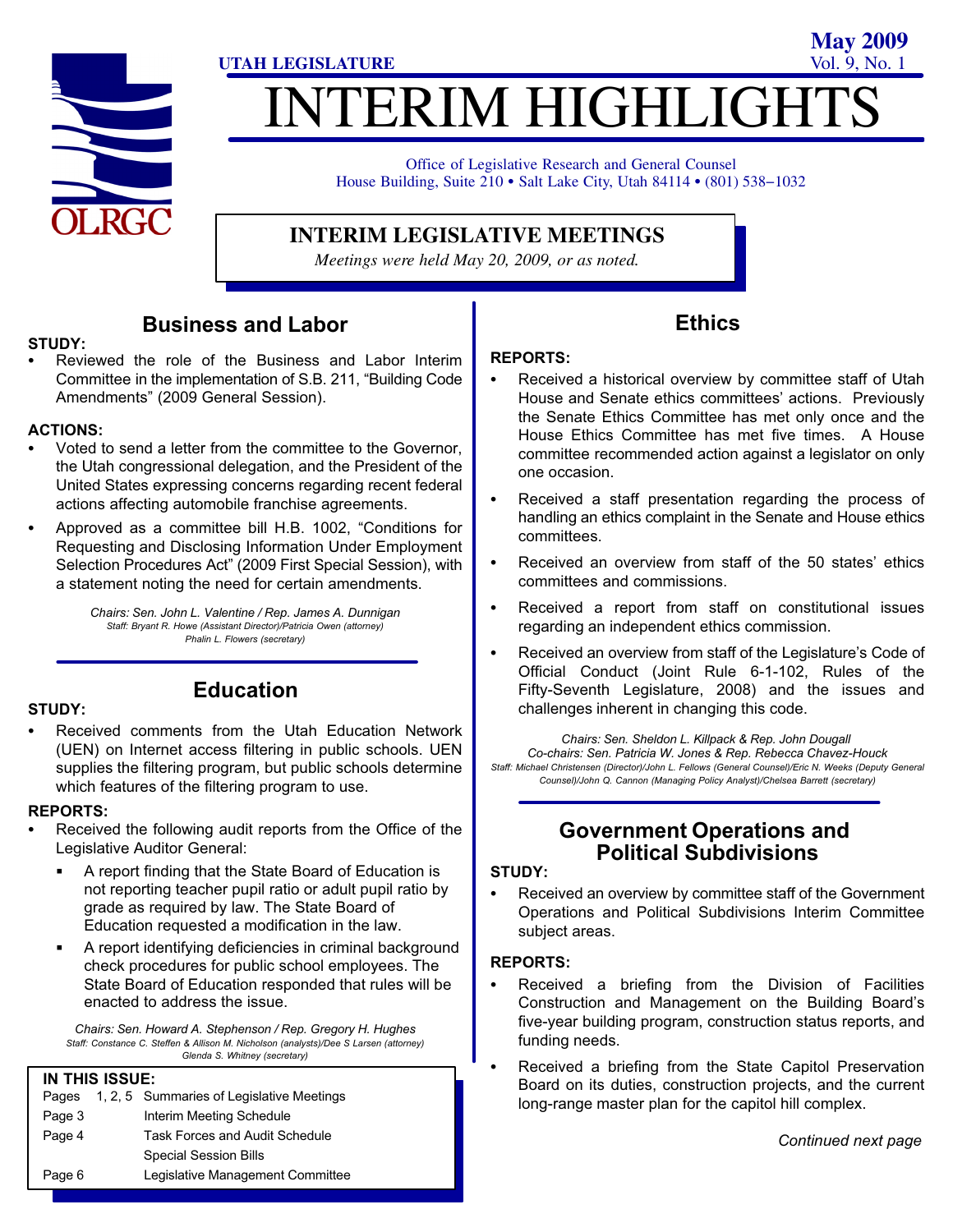# ACTIONS: -

- Voted to recommend as 2009 First Special Session bills:
	- $\blacksquare$ ■ S.B. 1002, "Legal Notice Amendments"
	- $\blacksquare$ ■ H.B. 1001, "Subdivision Approval Amendments"

Chairs: Sen. Peter C. Knudson / Rep. Craig A. Frank Staff: Benjamin N. Christensen & Joseph T. Wade (analysts)/Christopher R. Parker & Robert H. Rees (attorneys)/Wendy Bangerter (secretary)

### Health and Human Services

# STUDY:<br>..

 Identified potential interim study topics and received reports from the Department of Health, the Department of Human Services, and the Insurance Department on recommended topics.

# REPORT:

 Received a report from Dr. David N. Sundwall, M.D., Executive Director, Utah Department of Health, on the status of the H1N1 influenza (swine flu) outbreak. Dr. Sundwall noted that the progression of the flu is still in its ascendancy and that the public should remain alert, though not alarmed.

# ACTION: -

• Approved as a committee bill "Healthy Family Partnership House Resolution," which encourages the review and development of age−appropriate materials and services to prevent and address family and dating violence.

Chairs: Sen. D. Chris Buttars / Rep. Paul Ray Staff: Mark D. Andrews (analyst)/Catherine J. Dupont & Thomas R. Vaughn (attorneys) Joy L. Miller (secretary)

#### Health System Reform Task Force

### REPORTS:<br>—

- Received a report by Speaker David Clark on health care reform legislation passed by the Legislature and his testimony on health care reform given before a congressional committee last month.
- Received reports from the Office of Consumer Health Services and the Insurance Department on the progress of executive branch agencies in developing and implementing the Internet health insurance portal, standards for the electronic exchange of clinical health information, episode−of−care payment data, the defined contribution arrangement market, and other health care reform measures adopted by the Legislature in 2008 and 2009.

# ACTION: -

 Established three working groups consisting of legislators, health care representatives, and other parties. The committee also designated chairs of the working groups and reviewed duties. It is expected that the working groups will create technical advisory groups to assist them in their work.

> Chairs: Sen. Sheldon L. Killpack / Rep. David Clark Staff: Mark D. Andrews (analyst)/Catherine J. Dupont (attorney) Chelsea Barrett (secretary)

#### Judiciary, Law Enforcement, and Criminal Justice

# STUDY:<br>--

 Discussed the issue of court filing fees, and whether or not court filing fees on certain motions, including answers in civil suits, are set appropriately. The committee also discussed the public policy of potentially waiving divorce filing fees for victims of domestic violence.

# REPORT: -

 Received reports from the Department of Corrections, the Department of Public Safety, and the Administrative Office of the Courts regarding the implications of budget reductions from the 2009 General Session, including how the reductions are affecting programs and personnel in the departments.

Chairs: Sen. Jon J. Greiner / Reps. Douglas C. Aagard & Lorie D. Fowlke Staff: Stewart E. Smith & Jerry D. Howe (analysts)/Susan Creager Allred & Esther Chelsea−McCarty(attorneys)/Amanda K. Majers (secretary)

#### Natural Resources, Agriculture, and Environment

# REPORTS: -

- Received a report from the Department of Natural Resources, the Department of Agriculture and Food, and the Department of Environmental Quality on the use of federal American Recovery and Reinvestment Act funding.
- $\bullet$  Received a report from the Department of Environmental Quality on proposed rules concerning carbon capture and geologic sequestration of captured carbon.

# ACTIONS:

- Conducted a sunset review of Title 19, Chapter 6, Part 3, Hazardous Substances Mitigation Act, and recommended that the act be reauthorized for ten years.
- Conducted a sunset review of Title 19, Chapter 6, Part 8, Waste Tire Recycling Act, and recommended that the act be reauthorized for ten years.
- Conducted a sunset review of Subsection 4−23−7.5(4), regarding the Wolf Depredation and Management Restricted Account, which provides that as of June 30, 2009, all funds in this account are to be transferred to the Agricultural and Wildlife Damage Prevention Account. The committee recommended that the subsection be allowed to sunset.

Chairs: Sen. Dennis E. Stowell / Rep. Roger E. Barrus Staff: J Brian Allred (analyst)/Emily R. Brown (attorney)/Joy L. Miller (secretary)

### Public Utilities and Technology

# REPORTS: -

 Received a report from the Bill Barrett Corporation regarding federal gas leases in Utah and the financial impact of U.S. Bureau of Land Management 2009 cancellation of 77 leases.

Continued on Page 5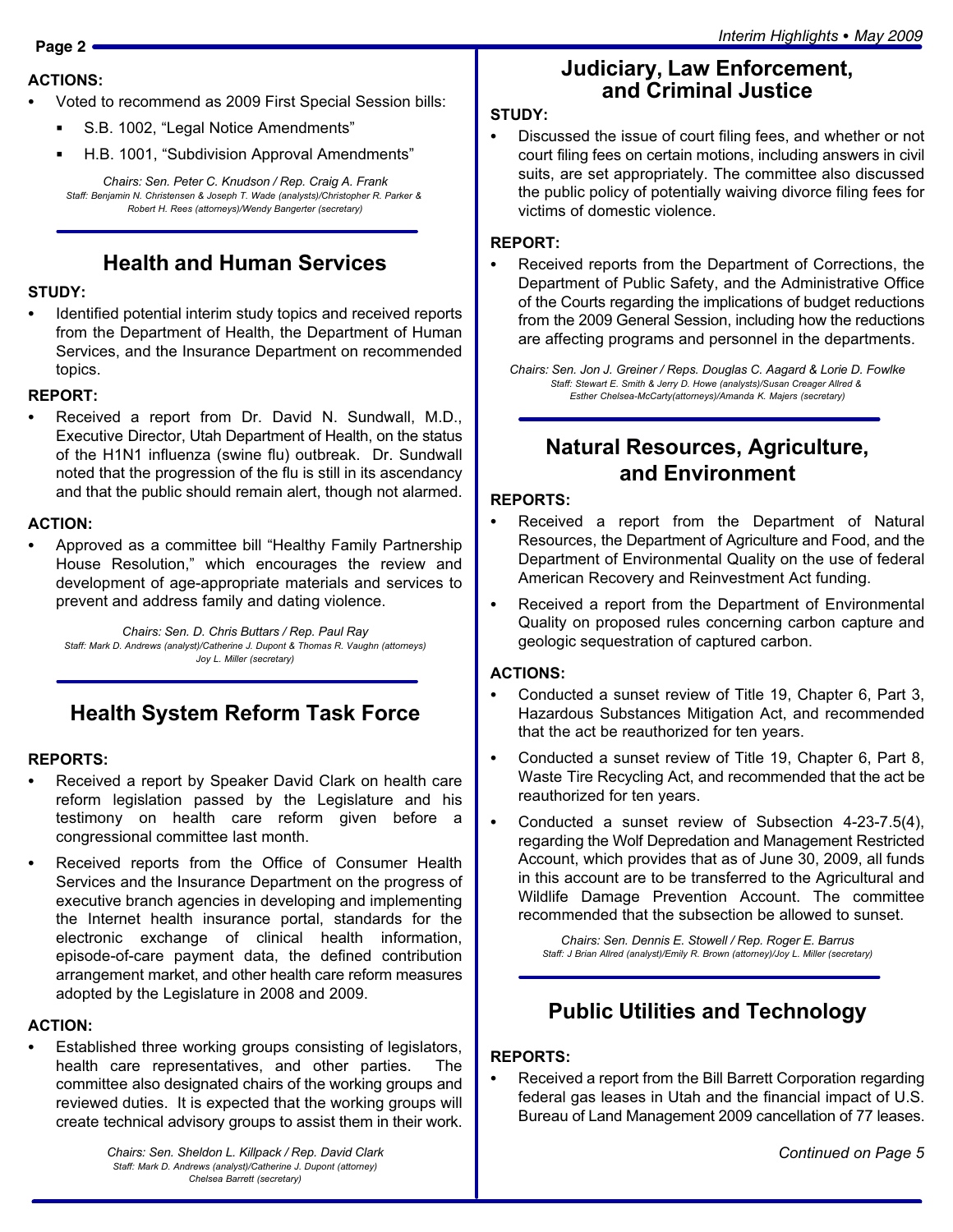- Received a report from the Utah Division of Oil, Gas, and Mining about uranium mining permitting, statutes, numbers of mines active and proposed, and the challenges in meeting state and federal regulations while advancing development.
- Received a presentation from Deseret Power addressing the cap and trade proposals before Congress in the Waxman−Markey legislation, including projected additional costs.

Chairs: Sen. Stephen H. Urquhart / Rep. Michael E. Noel Staff: Richard C. North (analyst)/Victoria Stirling (attorney)/Tracey Fredman (secretary)

### Revenue and Taxation

# REPORT: -

 Received reports from committee staff on the Utah economy, state tax revenue collections, and the impact on state revenue from recently enacted federal tax law changes.

> Chairs: Sen. Wayne L. Niederhauser / Rep. Todd E. Kiser Staff: Phillip V. Dean & Bryant R. Howe (analysts)/Rebecca L. Rockwell & Angela D. Oakes (attorneys)/Phalin L. Flowers (secretary)

# Transportation

#### STUDIES:

- Received a committee staff presentation, "Transportation Funding in Utah: Where it Comes from and Where it Goes."
- Received presentations from the Utah Department of Transportation (UDOT) and the Utah Transit Authority on the use of federal American Recovery and Reinvestment Act funds received by these agencies.

# REPORT: -

 Received a progress report from UDOT on transportation construction projects to be completed using the \$2.207 billion bond that was authorized by S.B. 239, "Transportation Revisions" (2009 General Session).

> Chairs: Sen. Kevin T. Van Tassell / Rep. Julie Fisher Staff: Leif G. Elder (analyst)/Shannon C. Halverson (attorney) Tracey Fredman (secretary)

#### Workforce Services & Community and Economic Development

### STUDY:<br>--

 Discussed the issues that the Department of Workforce Services, the Department of Community and Culture, the Governor's Office of Economic Development, and committee members recommended for committee study during the 2009 Interim.

# ACTION: -

 Approved extending the sunset date of the Recycling Market Development Zone Act for ten years.

Chairs: Sen. Mark B. Madsen / Rep. Steven R. Mascaro Staff: Arthur L. Hunsaker (analyst)/James L. Wilson (attorney)/Glenda S. Whitney (secretary)

#### DeMar "Bud" Bowman



#### In Memoriam

Former Representative DeMar "Bud" Bowman passed away at home with his family in the early morning hours of May 20, 2009. Bud had been ill with cancer and had been hospitalized before returning to his home Tuesday evening, May 19, 2009.

Bud Bowman was 81 years old and had served in the Utah House of Representatives for 16 years before retiring from the Legislature on December 31, 2008. Bud completed a 30−year career with the Utah Highway Patrol before being elected to the House of Representatives.

On May 20, at the beginning of the Special Session, Speaker David Clark led the House of Representatives in a moment of silence to honor the memory of Bud Bowman. Bud was praised for the effective way he represented his constituents. He was respected and loved by his colleagues in both the House and Senate and by legislative staff. He was a strong advocate for law enforcement and public safety. He chaired the Law Enforcement and Criminal Justice Committee and the Rural Development Legislative Liaison Committee.

We extend our heartfelt condolences to his wife Marilyn and his extended family.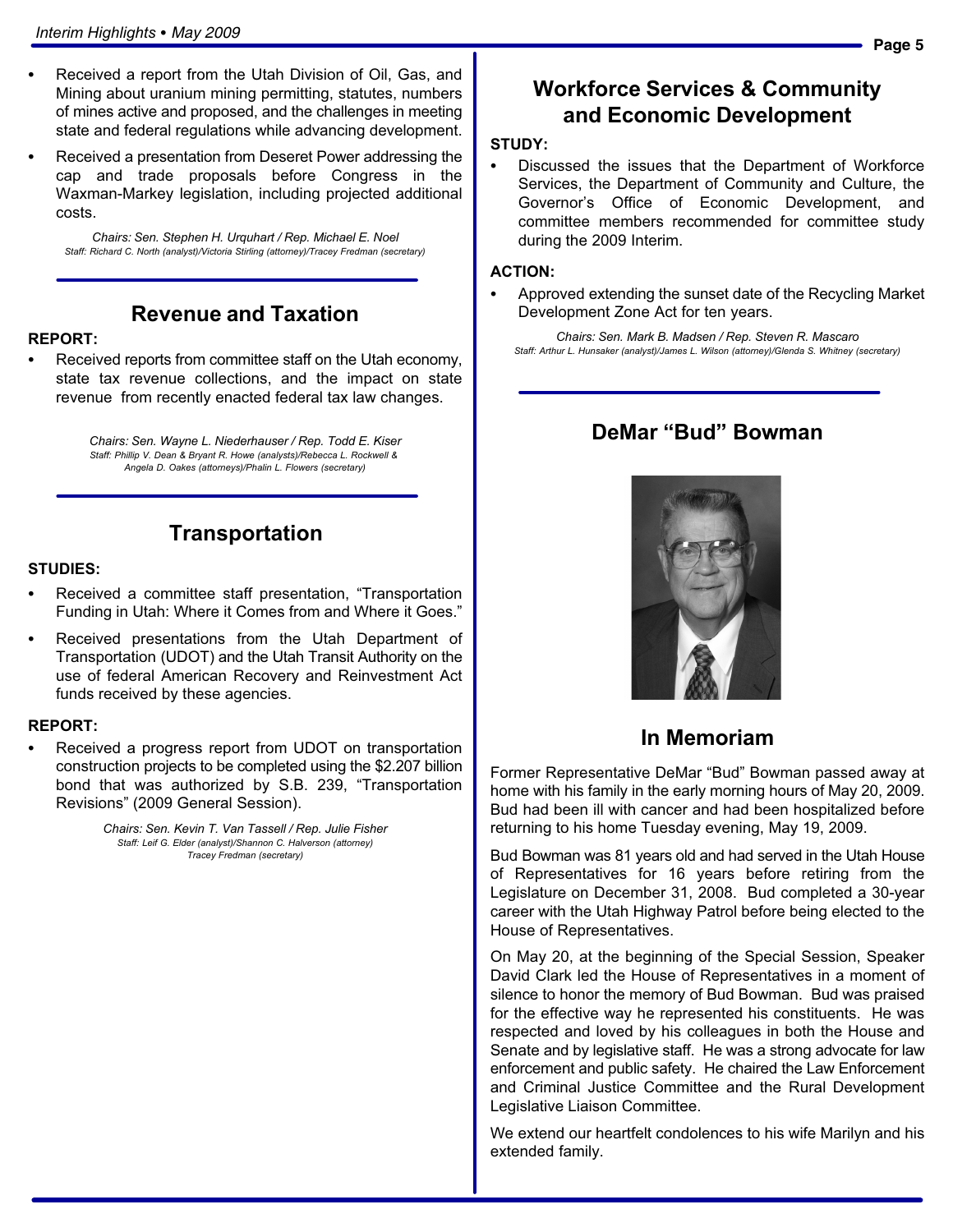# REPORT:<br>--

- Discussed the status of polling regarding a veto override on the two 2009 General Session vetoed bills:
	- $\blacksquare$ ■ H.B. 156, "Subdivision Approval Amendments" (Rep. C. Webb)
	- H.B. 353, "Truth in Advertising Act Amendments" (Rep. M. Morley)

### ACTIONS: -

- Approved topics in H.J.R. 21, Master Study Resolution for assignment to the interim committees, including two requests from legislators submitted by letter:
	- Senator Hillyard's request that "distracted driving be stepped up to a class B misdemeanor if personal injury occurs or to a third degree felony if death occurs..." was assigned to the Judiciary Interim Committee.
	- Representative Dee's request to "study whether to require a competitive bidding or similar process prior to allowing the state to participate in the Public Employees' Health Program (H.B. 451, "Public Employees' Benefit and Insurance Program Amendments" − Rep. Dee) was assigned to the Retirement and Independent Entities Interim Committee.
- Assigned the interim sunset reviews and repealers to the various interim committees.
- Interim committee dates were set for the third Wednesday of each month beginning in May and ending with November, except that in July there will be no interim committee meetings. These dates are listed on Page 3.
- Consolidated four interim committees into the following two committees:
	- Government Operations and Political Subdivisions
	- Judiciary, Law Enforcement, and Criminal Justice
- Created an Ethics Interim Committee as a joint committee that will meet in the morning on interim days.
- Approved the meeting of the Health System Reform Task Force on interim days. The committee will meet in the afternoon to avoid conflict with the Health and Human Services Interim Committee which meets in the morning.
- Approved the parking policy, which reflects current parking provisions.

# **June 17 − Next Interim Day**

*Editors: Susan Creager Allred & Stewart E. Smith Office of Legislative Research and General Counsel*

For more information about legislative activities, visit the Utah State Legislature's website at: www.le.utah.gov.





**Office of Legislative Research and General Counsel**  ${\rm H}$ ouse Building, Suit $\geq 0.1$ a - Salt $\perp$ ake  $\sim 10$  - S4114 7801-885 (108)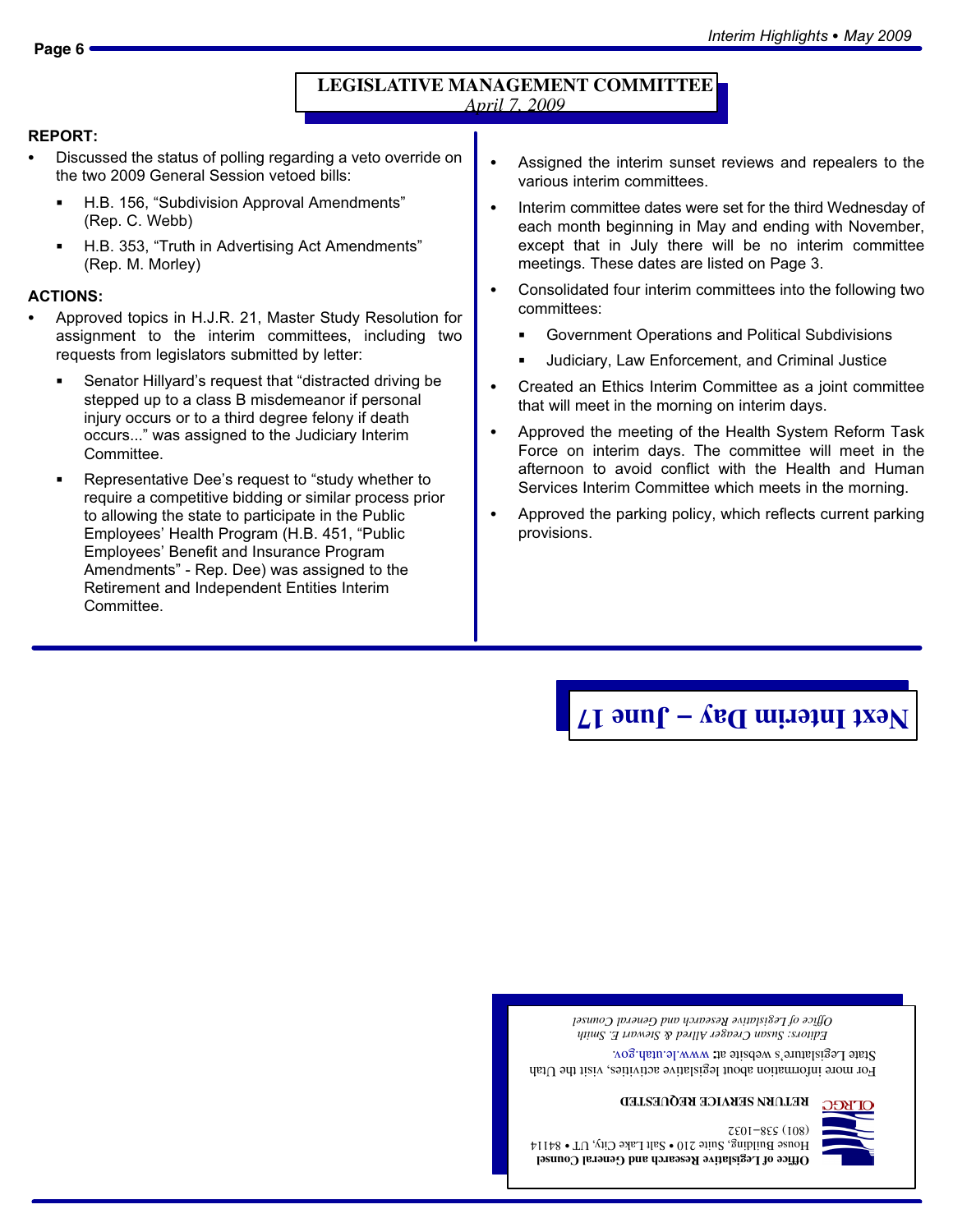# **2009 LEGISLATIVE INTERIM MEETING SCHEDULE**

| <b>Month</b>     | <b>Interim Committees</b>                              | <b>Executive</b><br><b>Appropriations</b><br><b>Committee</b>    | <b>Legislative</b><br><b>Management</b><br><b>Committee</b> |
|------------------|--------------------------------------------------------|------------------------------------------------------------------|-------------------------------------------------------------|
| <b>April</b>     | No meetings                                            | No meetings                                                      | Tuesday<br>7th<br>1:00 p.m.                                 |
| <b>May</b>       | Wednesday<br>20th<br>$8:30$ a.m. $8$ 10:45 a.m.        | Tuesday<br>19 <sub>th</sub><br>1:00 $p.m.$                       | No meeting                                                  |
| June             | Wednesday<br>17th<br>9:00 a.m. & 2:00 p.m.             | Tuesday<br>16th<br>1:00 $p.m.$                                   | Tuesday<br>16 <sub>th</sub><br>3:00 p.m.                    |
| <b>July</b>      | No meetings                                            | No meeting                                                       | No meeting                                                  |
| <b>August</b>    | Wednesday<br>19 <sub>th</sub><br>9:00 a.m. & 2:00 p.m. | Tuesday<br>18 <sub>th</sub><br>1:00 p.m.                         | No meeting                                                  |
| <b>September</b> | Wednesday<br>16th<br>$9:00$ a.m. $8$ 2:00 p.m.         | Tuesday<br>15 <sub>th</sub><br>1:00 $p.m.$                       | No meeting                                                  |
| <b>October</b>   | Wednesday<br>21st<br>9:00 a.m. & 2:00 p.m.             | Tuesday<br>20th<br>1:00 p.m.                                     | Tuesday<br>20th<br>3:00 p.m.                                |
| <b>November</b>  | Wednesday<br>18th<br>9:00 a.m. & 2:00 p.m.             | Tuesday<br>17th<br>1:00 $p.m.$                                   | No meeting                                                  |
| <b>December</b>  | No meetings                                            | Tuesday<br>15th<br>1:30 $p.m.$<br>(as required by<br>JR 3-2-402) | No meeting                                                  |